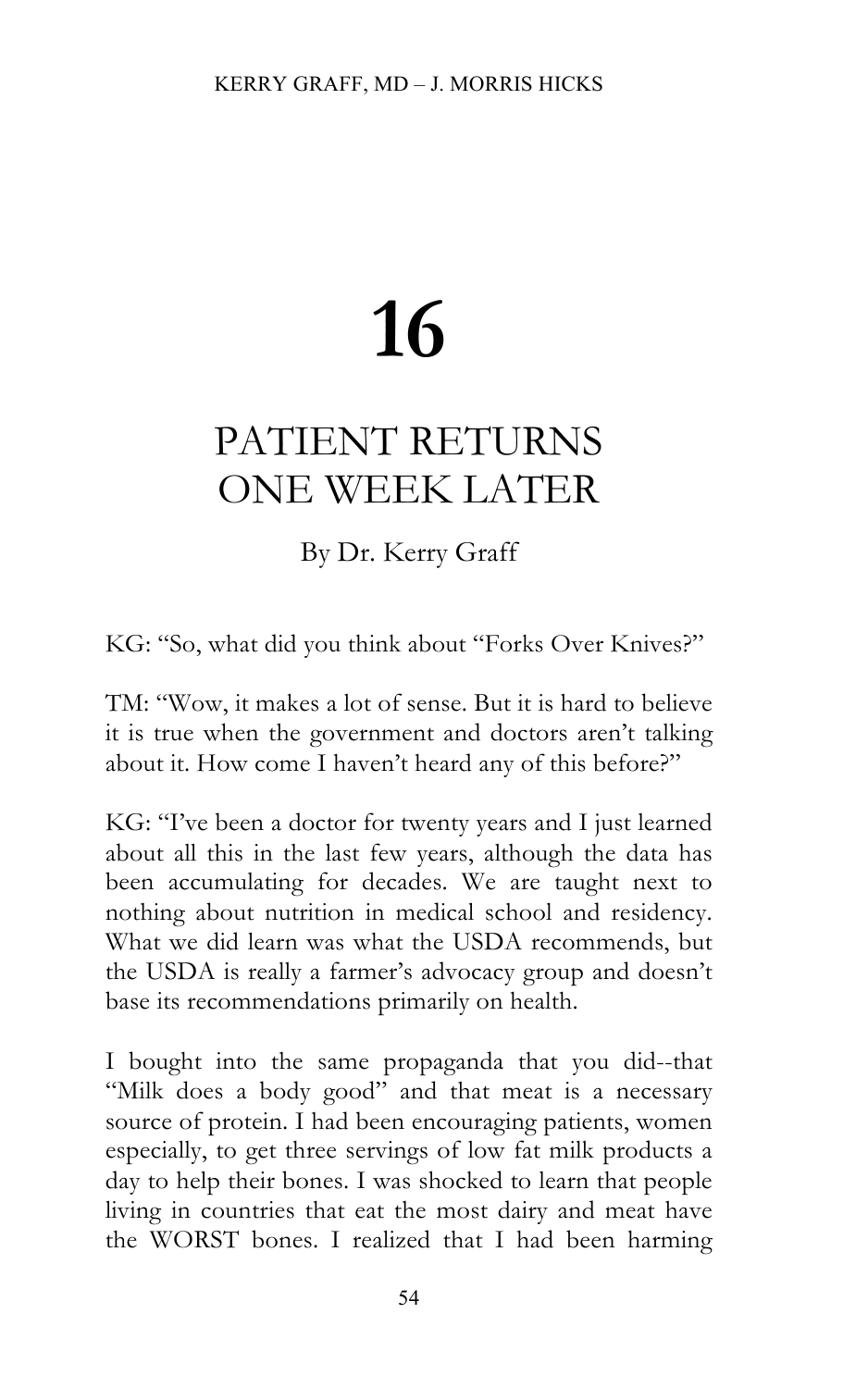#### 4LEAF GUIDE TO VIBRANT HEALTH

patients with my old advice. It is hard for doctors to open their minds to the idea that they have been wrong about something so important to health.

It also means that doctors have way less control over health than patients do, which is a blow to our egos, and also to our pocketbooks. We get paid for treating illness with pills and procedures, not for keeping people healthy in the first place by providing disease-preventing dietary advice. Let me assure you that the folks in the documentary aren't quacks and the science behind it is legitimate. How have you done with the diet changes I asked you to make?"

TM: "It wasn't that hard. I like oatmeal and soup anyway, so I was just swapping a tasty (but unhealthy) food that I enjoyed for a very healthy and even tastier one. I have a microwave at work, so it was easy to heat it up. My wife and I made a big pot of soup over the weekend. We also made veggie chili and had that for dinner on two of the nights. I had a few days when I didn't eat any meat, dairy or eggs at all! Cutting back on the alcohol has been a problem though. I really enjoy it."

KG: "What do you like so much about drinking wine?"

TM: "Well, I feel like I deserve it after a hard day at work. It helps me relax. My wife and I drink it together and we hang out, but she usually only drinks two glasses."

KG: "You do deserve to relax and to have an enjoyable time with your wife. What other ways do you relax and what other things do you enjoy doing together?"

TM: "I do yoga stretches on my own at home. It helps my back from the scoliosis. And my wife and I do a lot of bike riding and hiking together. I love that. Cooking together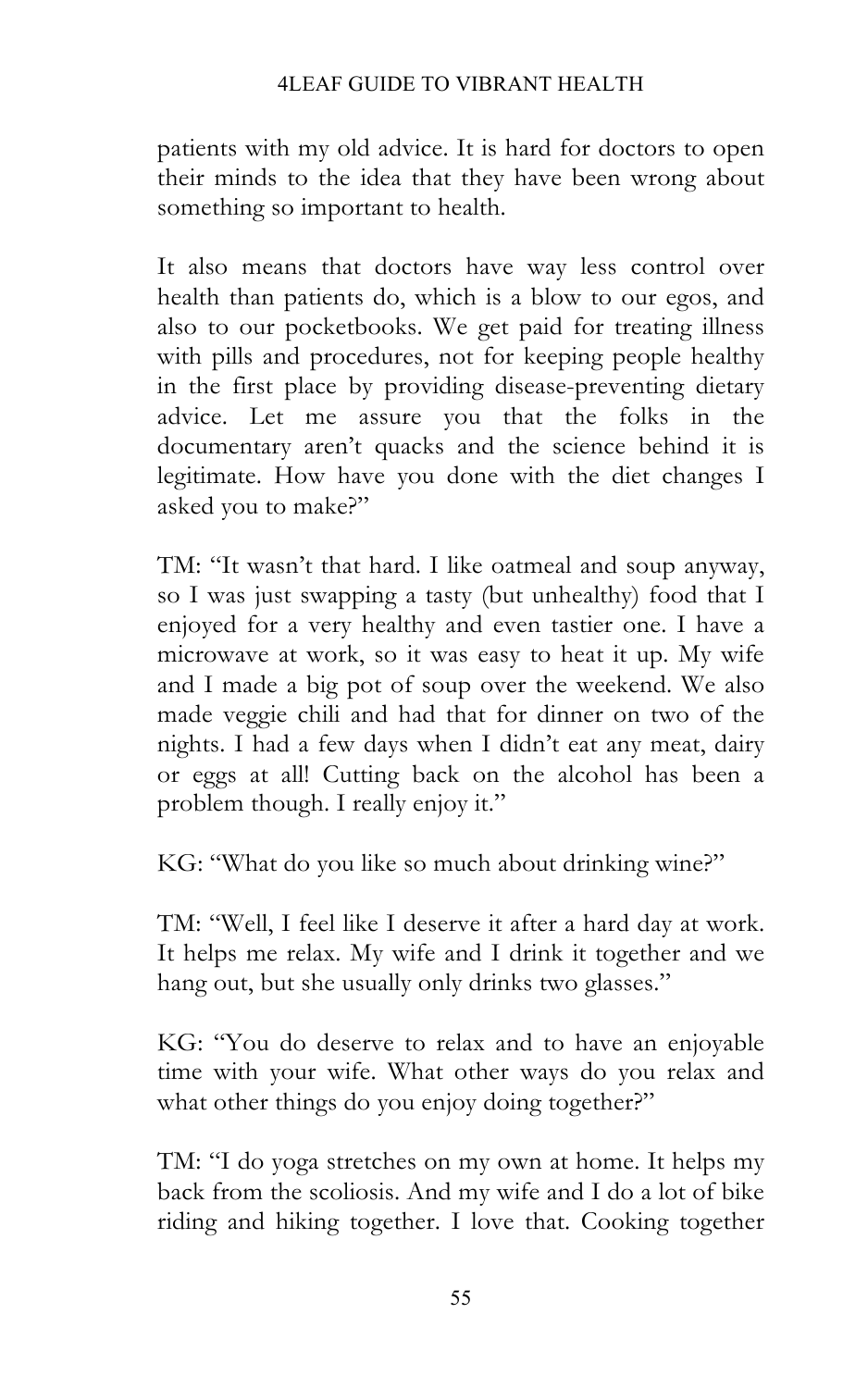#### KERRY GRAFF, MD – J. MORRIS HICKS

this past week, looking at recipes and menu planning has been fun, actually. We went online and found a bunch of whole food, plant-based recipes on the *Forks Over Knives* website to help us with dinner planning. I know you didn't ask me to move ahead with changing up dinners yet, but we got excited and just dove in. My energy is better. And all the vague stomach stuff I had been having is a lot better, too."

KG: "Great! Keep doing all that good stuff. You are lucky you have a partner on board with the diet changes you are making. It is really hard when a couple isn't doing this together. And yoga is terrific, both mentally and physically. Do you do the relaxation part of yoga as well as the stretches and does your wife do it with you?"

TM: "No. I don't and she doesn't. But she would probably love that. I'll ask her. Maybe we could do that for a half hour before we start making dinner together. I bet that would help me drink a little less wine."

KG: "Great idea! With the kidney stones, it is really important to stay well hydrated. Wine is a diuretic and actually dehydrates you. Maybe you could make sure to drink a large glass of water after yoga before you start drinking wine. And maybe you could limit it to one glass of wine before and one with dinner. If you are still feeling the need for some TLC (tender loving care) after your second glass of wine, you could try a hot cup of decaffeinated tea or coffee after the meal. Or maybe a little TLC from your wife. Sound doable?"

TM: "Oh yeah, I am willing to try that."

We redid the 4Leaf Survey and he was up to 18 (2Leaf level), likely getting between 40-60% of his calories from whole plant foods. Where did he still